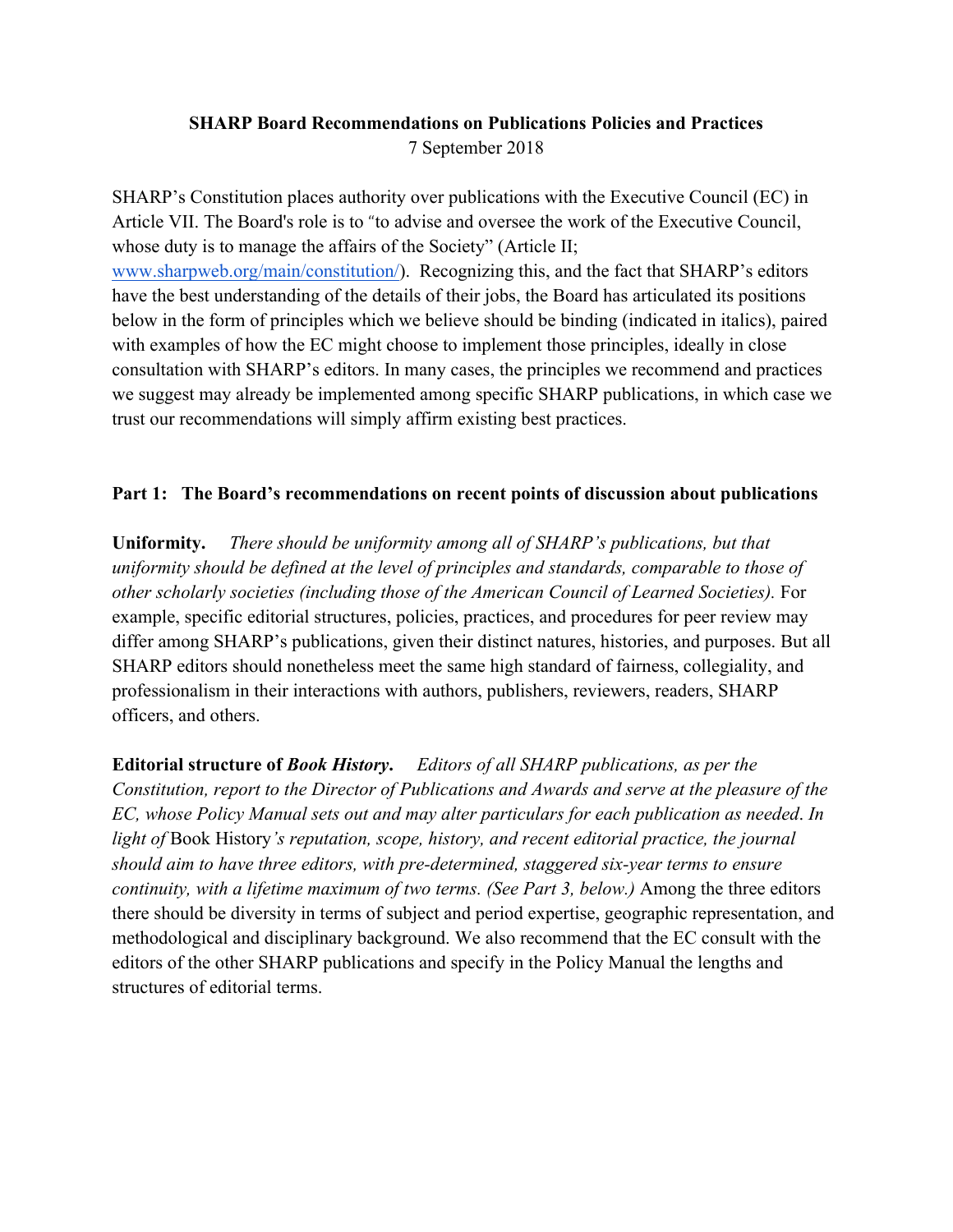**Appointment process***. An Appointments Committee should be struck to make a recommendation to the EC when any appointed positions need to be filled (including editorships but also other positions such as archivist). Each Appointments Committee should have representation from the EC, Board, and specific stakeholders, but also include a mechanism for representation from the general membership*. For example, an Appointments Committee for a new SHARP editor could include Board members, the Director of Publications and Awards, and a non-Board/non-EC member of SHARP—all in voting roles. However, that same committee should also have an incumbent editor from the same publication in a non-voting role, to be included in all of the committee's discussions.

## **Part 2: The Board's position on editorial independence and accountability**

*Editorial independence is a cornerstone of scholarship, and the decisions made by editors acting within the normal scope of their roles must be respected. However, independence is not complete autonomy: all SHARP editors must understand the role of their publication within SHARP as its parent organization, whose evolving intellectual, methodological, and disciplinary scope will and should—be an ongoing challenge and opportunity for us all. Because of this scope, editorial decisions for SHARP's peer-reviewed publications (such as whether to desk-reject a submission or send it for full peer-review) should be made collaboratively, either within editorial teams or with editorial advisory board members.* Different SHARP publications may implement this principle in different ways to manage their workload. For example, a journal editor might draw upon the expertise of the journal's Advisory Editors for second opinions on such questions.

*The editors of all SHARP publications report to the Director of Publications and Awards (DoPA), and together, the editors and the DoPA are accountable to the EC and ultimately the membership, and should view regular reporting as a normal part of their roles.* For example, where relevant, editors should present annually to the DoPA (and record in their annual report for the AGM) statistics on submission, acceptance and rejection rates, desk-rejections, author demographics, and peer review outcomes. The DoPA should also be present at annual review and strategy meetings and should have access—exercised judiciously—to editorial statistics via ScholarOne or another editorial management system. Another example of this principle in action is that editorial correspondence should take place within a system like ScholarOne, to ensure accountability but also continuity in the event of a sudden disruption in any editor's ability to serve.